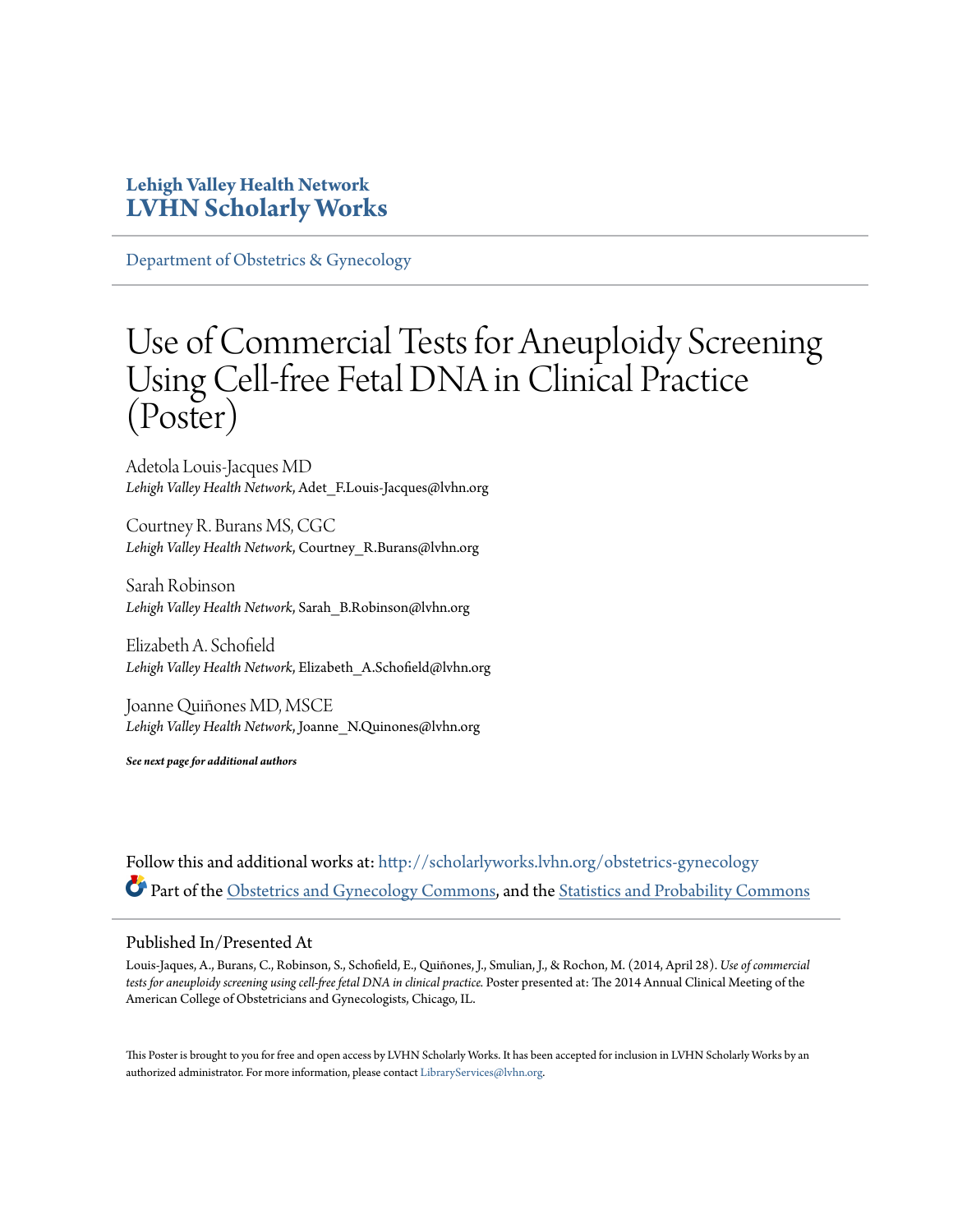#### **Authors**

Adetola Louis-Jacques MD; Courtney R. Burans MS, CGC; Sarah Robinson; Elizabeth A. Schofield; Joanne Quiñones MD, MSCE; John C. Smulian MD, MPH; and Meredith Rochon MD